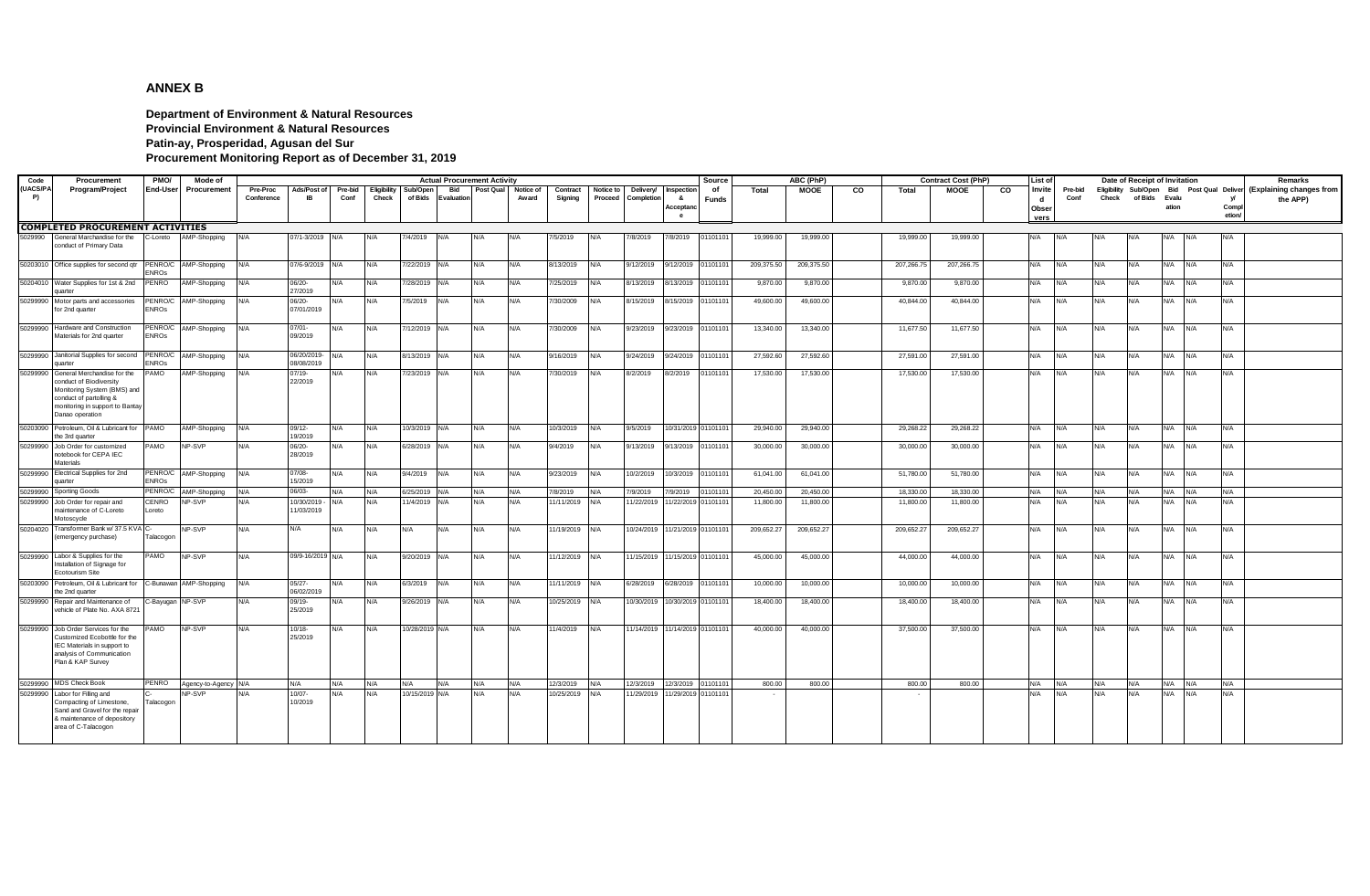| Code           | Procurement                                                                                                                                                                                                                                            | PMO/                  | Mode of                      |                        |                          |                 |                      |                     |                         | <b>Actual Procurement Activity</b> |                    |                     |                      |                                |                                  | Source      |              | ABC (PhP)   |            |            | <b>Contract Cost (PhP)</b> |                | List of                                 |                 |       | Date of Receipt of Invitation |             |            |                      | Remarks                                                                         |
|----------------|--------------------------------------------------------------------------------------------------------------------------------------------------------------------------------------------------------------------------------------------------------|-----------------------|------------------------------|------------------------|--------------------------|-----------------|----------------------|---------------------|-------------------------|------------------------------------|--------------------|---------------------|----------------------|--------------------------------|----------------------------------|-------------|--------------|-------------|------------|------------|----------------------------|----------------|-----------------------------------------|-----------------|-------|-------------------------------|-------------|------------|----------------------|---------------------------------------------------------------------------------|
| (UACS/PA<br>P) | Program/Project                                                                                                                                                                                                                                        | <b>End-User</b>       | Procurement                  | Pre-Proc<br>Conference | Ads/Post of<br><b>IB</b> | Pre-bid<br>Conf | Eligibility<br>Check | Sub/Open<br>of Bids | <b>Bid</b><br>Evaluatio | Post Qual                          | Notice of<br>Award | Contract<br>Signing | Notice to<br>Proceed | Delivery/<br>Completion        | Inspection<br>&<br>Acceptan<br>e | of<br>Funds | <b>Total</b> | <b>MOOE</b> | CO         | Total      | <b>MOOE</b>                | co             | Invite<br>$\mathbf{d}$<br>Obser<br>vers | Pre-bid<br>Conf | Check | of Bids Evalu                 | ation       |            | v<br>Compl<br>etion/ | Eligibility Sub/Open Bid Post Qual Deliver (Explaining changes from<br>the APP) |
| 50299990       | General Merchandise for the<br>conduct of Communication,<br>Education, Participation and<br>Awareness (CEPA) relative to<br>DENR policies, laws, rules and<br>regulations.                                                                             |                       | C-Loreto AMP-Shopping        | N/A                    | 11/09-<br>11/2019        | N/A             | N/A                  | 11/12/2019 N/A      |                         | N/A                                | N/A                | 11/15/2019          | N/A                  | 11/19/2019                     | 1/19/2019 0110110                |             | 10,980.00    | 10,980.00   |            | 10,980.00  | 10,980.00                  |                | N/A                                     |                 |       |                               |             |            | <b>VA</b>            |                                                                                 |
|                | 10605030 Information and<br>Communication Technoligy<br>equipment for use in<br>PENRO/CENROs of Agusan<br>del Sur                                                                                                                                      | <b>ENROS</b>          | PENRO/C AMP-Shopping         | N/A                    | 10/31-<br>11/3/2019      | N/A             | N/A                  | 11/3/2019 N/A       |                         | N/A                                | N/A                | 11/11/2019 N/A      |                      | 12/3/2019                      | 12/3/2019 01101101               |             | 280,000.00   | 47,200.00   | 232,800.00 | 279,200.00 | 47,200.00                  | 232,000.00 N/A |                                         | N/A             | N/A   | N/A                           | N/A N/A     |            | N/A                  |                                                                                 |
|                | 50299990 Catering Services for the<br>Presentation of Work &<br>Financial Plan (WFP) FY2020<br>and Revision and Workshop or<br>the Finalization of Project<br>Procurement Management<br>Plan (PPMP) and Annual<br>Procurement Plan (APP) for<br>CY2020 | PENRO                 | NP-SVP                       |                        | $10/25 -$<br>29/2019     | N/A             | N/A                  | 10/29/2019 N/A      |                         | <b>N/A</b>                         | N/A                | 11/4/2019           | N/A                  | 11/7/2019                      | 11/7/2019 01101101               |             | 72,800.00    | 72,800.00   |            | 67,600.00  | 67,600.00                  |                | N/A                                     | N/A             | N/A   | N/A                           | N/A N/A     |            | N/A                  |                                                                                 |
|                | 50299990 Catering Services for the<br>conduct of JAO Committee<br>Meeting for the fourth quarter                                                                                                                                                       | PENRO                 | NP-SVP                       | N/A                    | $10/24 -$<br>27/2019     | N/A             | N/A                  | 10/28/2019 N/A      |                         | N/A                                | N/A                | 11/4/2019           | N/A                  | 11/12/2019 11/12/2019 01101101 |                                  |             | 12,300.00    | 12,300.00   |            | 12,240.00  | 12,240.00                  |                | N/A                                     | N/A             | N/A   | N/A                           | N/A         | N/A        | N/A                  |                                                                                 |
|                | 50299990 Janitorial Supplies for fourth<br>uarter and under SAA No.<br>R13-101-2019-07-698                                                                                                                                                             | PENRO                 | AMP-Shopping                 | N/A                    | $10/16 -$<br>20/2019     | N/A             | N/A                  | 10/21/2019 N/A      |                         | N/A                                | N/A                | 1/7/2019            | N/A                  | 11/21/2019                     | 11/21/2019 01101101              |             | 7,610.20     | 7,610.20    |            | 5,203.00   | 5,203.00                   |                | N/A                                     | N/A             | N/A   | N/A                           | N/A         | N/A        | N/A                  |                                                                                 |
|                | 50299990 Labor and Materials for the<br>construction of four (4) units<br>Office Tables and four (4)<br>Units Printer Stand                                                                                                                            | C-Loreto              | NP-SVP                       |                        | $10/10 -$<br>14/2019     |                 | N/A                  | 10/15/2019 N/A      |                         | N/A                                |                    | 11/4/2019           | N/A                  | 1/28/2019                      | 11/28/2019 0110110               |             | 36,000.00    | 36,000.00   |            | 36,000.00  | 36,000.00                  |                | N/A                                     | N/A             |       |                               | N/A         | N/A        | <b>VA</b>            |                                                                                 |
|                | 50203210 Office IT Equipment for official PENRO/C AMP-Shopping<br>use of PENRO/CENROs of ENROs<br>Agusan del Sur for the 3rd gtr                                                                                                                       |                       |                              | N/A                    | $09/16 -$<br>23/2019     | N/A             | N/A                  | 9/24/2019 N/A       |                         | N/A                                | N/A                | 11/12/2019          | N/A                  | 11/14/2019 11/14/2019 01101101 |                                  |             | 92,055.00    | 92,055.00   |            | 68,820.00  | 68,820.00                  |                | N/A                                     | N/A             | N/A   | N/A                           | N/A         | N/A        | N/A                  |                                                                                 |
|                | 50203210 ICT Equipment for official use PENRO/C AMP-Shopping<br>f PENRO/CENROs of<br>Agusan del Sur per SAA No.<br>R13-101-2019-09-863                                                                                                                 | <b>ENROs</b>          |                              | N/A                    | 10/16-<br>21/2019        | N/A             | N/A                  | 10/22/2019 N/A      |                         | N/A                                | N/A                | 10/25/2019 N/A      |                      | 11/11/2019 11/11/2019 01101101 |                                  |             | 252,000.00   | 252,000.00  |            | 246,400.00 | 246,400.00                 |                | N/A                                     | N/A             | N/A   | N/A                           | N/A N/A     |            | N/A                  |                                                                                 |
|                | 50203010 Office Supplies of<br>PENRO/CENROs under SAA ENROs<br>No. R13-101-2019-07-698                                                                                                                                                                 |                       | PENRO/C Agency-to-Agency N/A |                        | N/A                      | N/A             | N/A                  | N/A                 | N/A                     | <b>N/A</b>                         | N/A                | 10/21/2019 N/A      |                      | 1/14/2019                      | 11/14/2019 01101101              |             | 93,987.66    | 93,987.66   |            | 93,987.66  | 93,987.66                  |                | N/A                                     | N/A             | N/A   | N/A                           | $N/A$ $N/A$ |            | N/A                  |                                                                                 |
|                | 50203210 Office Equipment for official<br>use of CENRO Talacogon<br>under SA No. R13-101-2019-<br>17-698                                                                                                                                               | alacogon <sup>*</sup> | AMP-Shopping                 | N/A                    | $10/10 -$<br>17/2019     | N/A             | N/A                  | 7/18/2019 N/A       |                         | N/A                                | N/A                | 10/25/2019 N/A      |                      | 10/28/2019 10/28/2019 01101101 |                                  |             | 26,700.00    | 26,700.00   |            | 30,000.00  | 30,000.00                  |                | N/A                                     | N/A             | N/A   | N/A                           | N/A N/A     |            | N/A                  |                                                                                 |
|                | 50299990 Labor and Supplies for the<br>Completion of Tourism<br>Assisstance Center (Installation<br>of Aluminum Glass Window,<br>Wooden Doors, Granite Tiles,<br>Painting, Drainage & Sewerage<br>System & Other Miscellaneous<br>works)               | PAMO                  | NP-SVP                       | N/A                    | 07/08-<br>15/2019        | N/A             | N/A                  | 7/16/2019 N/A       |                         | N/A                                | N/A                | 8/20/2019           | N/A                  | 9/21/2019                      | 9/21/2019 01101101               |             | 260,000.00   | 260,000.00  |            | 260,000.00 | 260,000.00                 |                | N/A                                     | N/A             | N/A   | N/A                           | N/A         | N/A        | N/A                  |                                                                                 |
|                | 50203010 Printer Consumable for official PENRO/C AMP-Shopping<br>use of PENRO/CERNOs for<br>the 4th quarter and under SAA<br>No. R13-101-2019-07-698                                                                                                   | <b>ENROS</b>          |                              | N/A                    | 10/9-16/2019 N/A         |                 | N/A                  | 10/16/2019 N/A      |                         | N/A                                | N/A                | 11/4/2019           | N/A                  |                                | 1/13/2019 11/13/2019 01101101    |             | 69,100.00    | 69,100.00   |            | 50,660.00  | 50,660.00                  |                | N/A                                     | N/A             | N/A   | N/A                           | N/A         | <b>N/A</b> | V/A                  |                                                                                 |
|                | 50299990 Catering Services for the<br>Workshop on Pre-evaluation of<br>Applicants for vacant positions<br>of DENR PENRO Agusan del                                                                                                                     | PENRO NP-SVP          |                              | N/A                    | 09/25-<br>10/01/2019     | N/A             | N/A                  | 10/2/2019 N/A       |                         | N/A                                | N/A                | 10/7/2019           | N/A                  | 10/9/2019                      | 10/9/2019 01101101               |             | 25,425.00    | 25,425.00   |            | 22,850.00  | 22,850.00                  |                | N/A                                     | N/A             | N/A   | N/A                           | N/A N/A     |            | N/A                  |                                                                                 |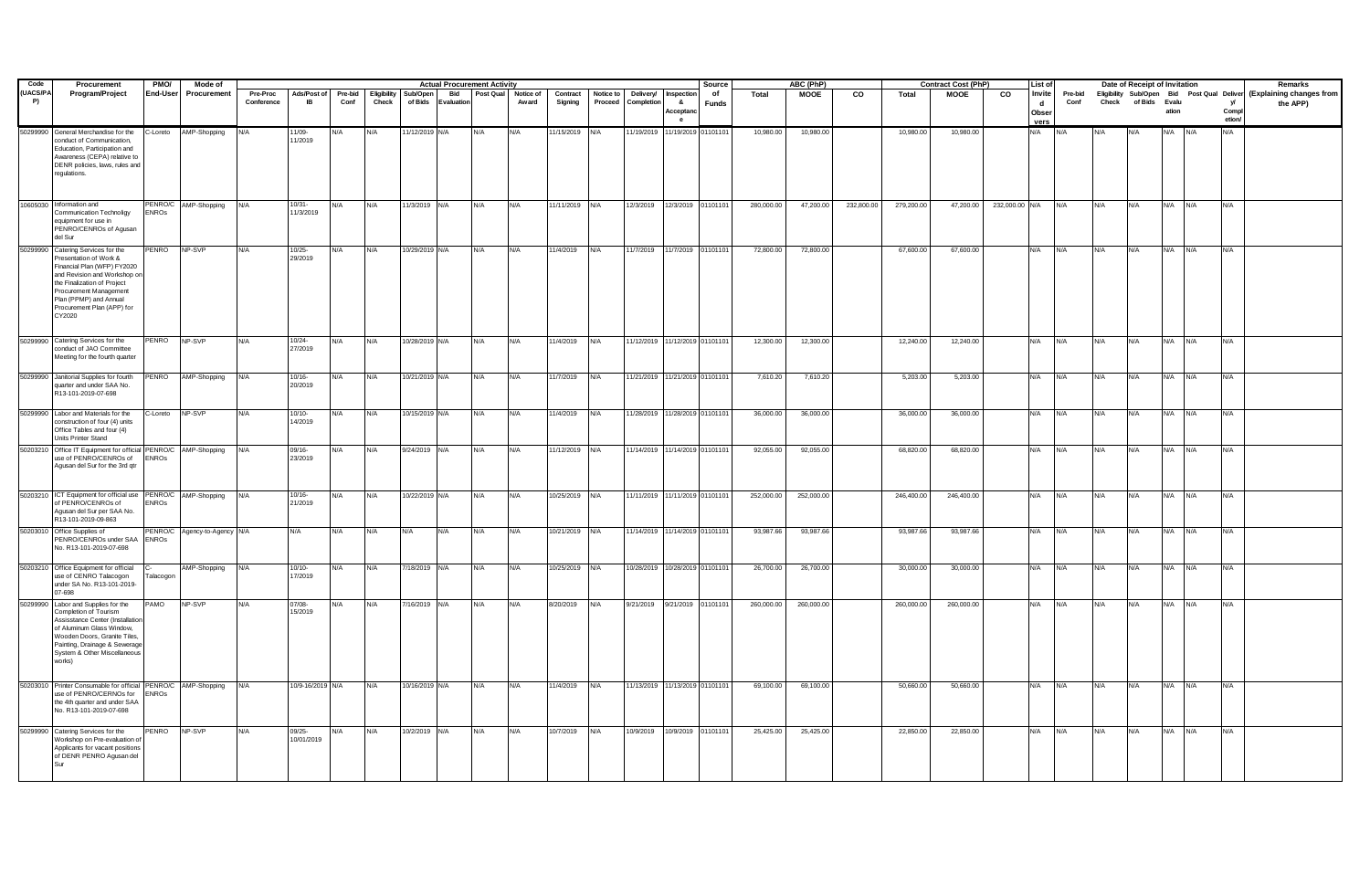| Code                  | Procurement                                                                                                                                                                                                   | PMO/            | Mode of      |                        |                          |                 |                      |                     |                  | <b>Actual Procurement Activity</b> |                    |                     |                      |                                |                                                    | Source             |              | ABC (PhP)   |           |            | <b>Contract Cost (PhP)</b> |    | <b>List of</b>                          |                 |            | Date of Receipt of Invitation |         |      |                             | Remarks                                                                         |
|-----------------------|---------------------------------------------------------------------------------------------------------------------------------------------------------------------------------------------------------------|-----------------|--------------|------------------------|--------------------------|-----------------|----------------------|---------------------|------------------|------------------------------------|--------------------|---------------------|----------------------|--------------------------------|----------------------------------------------------|--------------------|--------------|-------------|-----------|------------|----------------------------|----|-----------------------------------------|-----------------|------------|-------------------------------|---------|------|-----------------------------|---------------------------------------------------------------------------------|
| (UACS/PA<br><b>P)</b> | Program/Project                                                                                                                                                                                               | End-User        | Procurement  | Pre-Proc<br>Conference | Ads/Post of<br><b>IB</b> | Pre-bid<br>Conf | Eligibility<br>Check | Sub/Open<br>of Bids | Bid<br>Evaluatio | Post Qual                          | Notice of<br>Award | Contract<br>Signing | Notice to<br>Proceed | Delivery/<br>Completion        | Inspection<br>$\mathbf{a}$<br><b>Acceptar</b><br>e | of<br><b>Funds</b> | <b>Total</b> | <b>MOOE</b> | CO        | Total      | <b>MOOE</b>                | co | Invite<br>$\mathbf{d}$<br>Obser<br>vers | Pre-bid<br>Conf | Check      | of Bids Evalu                 | ation   |      | <b>v</b><br>Compl<br>etion/ | Eligibility Sub/Open Bid Post Qual Deliver (Explaining changes from<br>the APP) |
|                       | 50299990 Supply & delivery of Sand &<br>Gravel and Limestone for<br>official use of repair and<br>maintenance of depository<br>area of CENRO Talacogon,<br>ADS.                                               | Talacogon       | AMP-Shopping | N/A                    | 10/18-25/19 N/A          |                 | N/A                  | 10/28/2019 N/A      |                  | <b>N/A</b>                         | N/A                | 1/4/2019            | <b>VA</b>            | 12/3/2019                      | 12/3/2019                                          | 0110110            | 52,900.00    | 52,900.00   |           | 52,900.00  | 52,900.00                  |    | N/A                                     |                 |            |                               |         |      | <b>VA</b>                   |                                                                                 |
|                       | 50299990 Repair and Maintenance of<br>service vehicle of C-Talacogon Talacogon<br>w/ plate No. SLD 520                                                                                                        |                 | NP-SVP       | N/A                    | 09/16-<br>19/2019        | N/A             | N/A                  | 9/23/2019 N/A       |                  | N/A                                | N/A                | 10/3/2019           | N/A                  |                                | 11/28/2019 11/28/2019 01101101                     |                    | 14,000.00    | 14,000.00   |           | 13,600.00  | 13,600.00                  |    | N/A                                     | N/A             | N/A        | N/A                           | N/A N/A |      | N/A                         |                                                                                 |
|                       | 50299990 Catering Services for the<br>conduct of Protected Area<br>Management Board (PAMB)<br>Execom Meeting for the fourth<br><b>Juarter</b>                                                                 | <b>OMA</b>      | NP-SVP       | N/A                    | 10/8-15/19               | N/A             | N/A                  | 10/18/2019 N/A      |                  | N/A                                | N/A                | 10/22/2019          | N/A                  | 11/8/2019                      | 11/8/2019 01101101                                 |                    | 19,450.00    | 19,450.00   |           | 16,450.00  | 16,450.00                  |    | N/A                                     | N/A             | N/A        | N/A                           | N/A     | N/A  | N/A                         |                                                                                 |
|                       | 50299990 Catering Services for the<br>conduct of refresher course on<br>Wildlife Law Enforcement                                                                                                              | PENRO           | NP-SVP       | N/A                    | 09/13-16/19 N/A          |                 | N/A                  | 9/17/2019 N/A       |                  | N/A                                |                    | 9/20/2019           | N/A                  | 9/25/2019                      | 9/25/2019 01101101                                 |                    | 10,500.00    | 10,500.00   |           | 10,500.00  | 10,500.00                  |    | N/A                                     | N/A             |            |                               | N/A     | N/A  | N/A                         |                                                                                 |
|                       | 50299990 Job Order for the customized C-Bayugan NP-SVP<br>cap for production of<br>Information, Education and<br>Communication (IEC) materials<br>for 4th gtr.                                                |                 |              | N/A                    | 10/4-11/2019 N/A         |                 | N/A                  | 10/14/2019 N/A      |                  | N/A                                | N/A                | 10/25/2019          | N/A                  | 11/7/2019                      | 11/7/2019                                          | 01101101           | 33,500.00    |             | 33,500.00 | 32,500.00  | 32,500.00                  |    | N/A                                     | N/A             | N/A        | N/A                           | N/A     | N/A  | N/A                         |                                                                                 |
|                       | 50299990 Vehicle parts & accessories & PENRO NP-SVP<br>abor for official use of<br>PENRO service vehicle w/<br>emporary plate no. P1D027                                                                      |                 |              | N/A                    | 09/20-<br>27/2019        | N/A             | N/A                  | 10/3/2019 N/A       |                  | N/A                                | N/A                | 10/10/2019 N/A      |                      | 10/23/2019 10/23/2019 01101101 |                                                    |                    | 26,000.00    | 26,000.00   |           | 22,300.00  | 22,300.00                  |    | N/A                                     | N/A             | N/A        | N/A                           | N/A N/A |      | N/A                         |                                                                                 |
|                       | 50299990 Repair & Maintenance of<br>'ehicle (change oil) for official<br>use of Toyota Hilux w/<br>temporary plate no. P1D207                                                                                 | PENRO           | NP-SVP       | N/A                    | N/A                      | N/A             | N/A                  | N/A                 | N/A              | N/A                                | N/A                | 9/24/2019           | N/A                  | 10/1/2019                      | 10/1/2019 01101101                                 |                    | 12,000.00    | 12,000.00   |           | 11,565.05  | 11,565.05                  |    | N/A                                     | N/A             | N/A        | N/A                           | N/A     | IN/A | N/A                         |                                                                                 |
|                       | 50202010 Catering Services for the<br>conduct of Middle Agusan<br>River Sub-Basin Technical<br>Working Group (MARB-TWG)<br>Meeting                                                                            | PAMO            | NP-SVP       | N/A                    | 9/7-15/2019 N/A          |                 | N/A                  | 9/16/2019 N/A       |                  | N/A                                | N/A                | 9/20/2019           | N/A                  | 9/20/2019                      | 9/20/2019                                          | 01101101           | 25,000.00    | 25,000.00   |           | 25,000.00  | 25,000.00                  |    | N/A                                     | N/A             | N/A        | N/A                           | N/A     | N/A  | N/A                         |                                                                                 |
|                       | 50204010 Supply of Drinking Water for<br>PASu-AMWS for the 3rd qtr                                                                                                                                            | <b>PAMO</b>     | AMP-Shopping | N/A                    | 10/01-17/19 N/A          |                 | N/A                  | 10/18/2019 N/A      |                  | N/A                                | N/A                | 10/28/2019          | N/A                  | 10/28/2019                     | 10/28/2019 01101101                                |                    | 2,400.00     | 2,400.00    |           | 2,400.00   | 2,400.00                   |    | N/A                                     | N/A             | N/A        | N/A                           | N/A     | N/A  | N/A                         |                                                                                 |
|                       | 50299990 General Merchandise for the<br>conduct of Biodiversity<br>Monitoring System (BMS) and<br>conduct of partolling &<br>monitoring in support to Bantay<br>Danao operation for the 4th qtr               | PAMO            | AMP-Shopping | N/A                    | 09/02-06/19 N/A          |                 | N/A                  | 9/10/2019 N/A       |                  | N/A                                | N/A                | 9/20/2019           | N/A                  | 10/15/2019                     | 10/15/2019 01101101                                |                    | 21,818.00    | 21,818.00   |           | 21,698.00  | 21,698.00                  |    | N/A                                     | N/A             | <b>N/A</b> | N/A                           | N/A     | N/A  | N/A                         |                                                                                 |
|                       | 50299990 Customized Notebook for the PAMO<br>distribution of CEPA IEC<br>Materials, in support to<br>analysis of Communication<br>Plan & KAP survey                                                           |                 | NP-SVP       | N/A                    | 06/19-27/19 N/A          |                 | N/A                  | 9/28/2019 N/A       |                  | N/A                                | N/A                | 9/4/2019            | N/A                  | 10/3/2019                      | 10/3/2019 01101101                                 |                    | 30,000.00    | 30,000.00   |           | 30,000.00  | 30,000.00                  |    | N/A                                     | N/A             | N/A        | N/A                           | N/A N/A |      | N/A                         |                                                                                 |
|                       | 50299990 Janitorial Supplies for the 3rd PENRO/C AMP-Shopping                                                                                                                                                 | <b>ENROs</b>    |              | N/A                    | 08/28-<br>09/03/19       | N/A             | N/A                  | 9/6/2019 N/A        |                  | N/A                                | N/A                | 10/3/2019           | N/A                  | 10/22/2019                     | 10/22/2019 01101101                                |                    | 25,166.00    | 25,166.00   |           | 24,193.00  | 24,193.00                  |    | N/A                                     | N/A             | N/A        | N/A                           | N/A N/A |      | N/A                         |                                                                                 |
|                       | 50299990 Drug Testing Services in<br>compliance to CSC MC-01 s. ENROs<br>2010, DDB Resolution No. 2 s.<br>2004 and PDEA MC No. 2014-<br>004 to conduct a random drug<br>testing to all concerned<br>personnel | PENRO/C NP-SVP  |              | N/A                    | 08/19-23/19 N/A          |                 | N/A                  | 8/28/2019           | N/A              | N/A                                | N/A                | 9/4/2019            | N/A                  | 9/20/2019                      | 1/20/2019                                          | 0110110            | 140,000.00   | 140,000.00  |           | 120,000.00 | 120,000.00                 |    | N/A                                     | N/A             | N/A        | N/A                           | N/A N/A |      | N/A                         |                                                                                 |
|                       | 50299990 Catering services for the<br>resentation/finalization of<br>Tandawalan Cave MOA                                                                                                                      | -Bayugan NP-SVP |              | N/A                    | 08/09-13/19 N/A          |                 | N/A                  | 8/14/2019 N/A       |                  | N/A                                | N/A                | 8/16/2019           | N/A                  | 8/23/2019                      | 8/23/2019 01101101                                 |                    | 11,400.00    | 11,400.00   |           | 11,400.00  | 11,400.00                  |    | N/A                                     | N/A             | N/A        | N/A                           | N/A N/A |      | N/A                         |                                                                                 |
|                       | 50213060 Repair & Maintenance of<br>/ehicle (change oil) for official<br>use of Tovota Hilux w/<br>temporary plate no. P1D207                                                                                 | PENRO           | NP-SVP       | N/A                    | N/A                      | N/A             | N/A                  | N/A                 | N/A              | N/A                                | N/A                | 8/22/2019           | N/A                  | 9/9/2019                       | 9/9/2019                                           | 01101101           | 10,000.00    | 10,000.00   |           | 7,903.51   | 7,903.51                   |    | N/A                                     | N/A             | N/A        | N/A                           | N/A N/A |      | N/A                         |                                                                                 |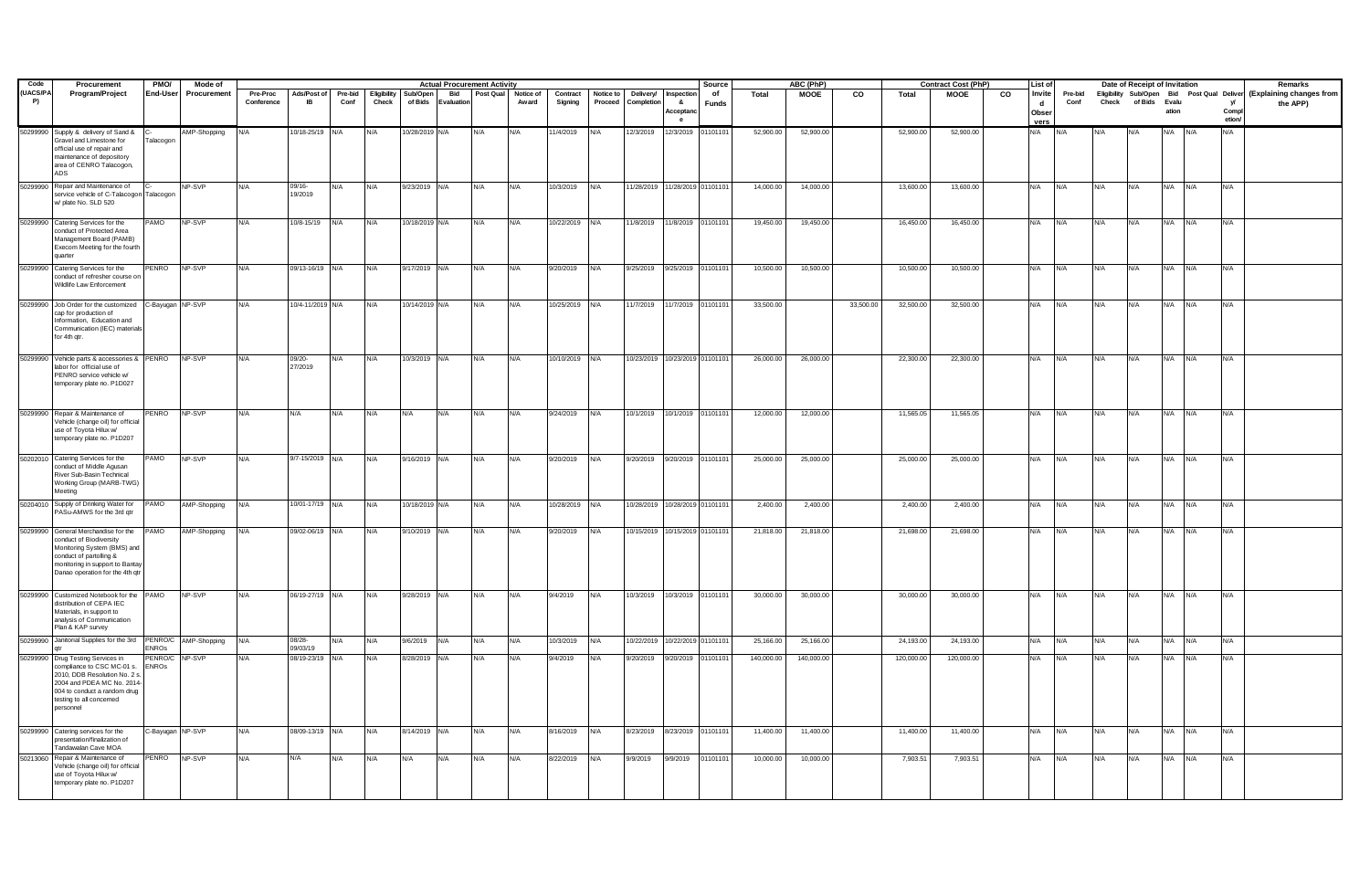| Code           | Procurement                                                                                                                                                                                                                | PMO/             | Mode of              |                        |                          |                 |                      |                     |            | <b>Actual Procurement Activity</b> |                                         |                     |                      |                              |                                    | Source      |            | ABC (PhP)   |    |            | <b>Contract Cost (PhP)</b> |    | <b>List of</b>               |                 |            | Date of Receipt of Invitation |         |            |                      | Remarks                                                                         |
|----------------|----------------------------------------------------------------------------------------------------------------------------------------------------------------------------------------------------------------------------|------------------|----------------------|------------------------|--------------------------|-----------------|----------------------|---------------------|------------|------------------------------------|-----------------------------------------|---------------------|----------------------|------------------------------|------------------------------------|-------------|------------|-------------|----|------------|----------------------------|----|------------------------------|-----------------|------------|-------------------------------|---------|------------|----------------------|---------------------------------------------------------------------------------|
| (UACS/PA<br>P) | Program/Project                                                                                                                                                                                                            | <b>End-User</b>  | Procurement          | Pre-Proc<br>Conference | Ads/Post of<br><b>IB</b> | Pre-bid<br>Conf | Eligibility<br>Check | Sub/Open<br>of Bids | Evaluation |                                    | <b>Bid</b> Post Qual Notice of<br>Award | Contract<br>Signing | Notice to<br>Proceed | Delivery/<br>Completion      | Inspection<br>- &<br>Acceptan<br>e | of<br>Funds | Total      | <b>MOOE</b> | co | Total      | <b>MOOE</b>                | CO | Invite<br>d<br>Obser<br>vers | Pre-bid<br>Conf |            | Check of Bids Evalu           | ation   |            | v<br>Compl<br>etion/ | Eligibility Sub/Open Bid Post Qual Deliver (Explaining changes from<br>the APP) |
|                | 50299990 Furniture & Fixtures for the 3rd PENRO/C AMP-Shopping                                                                                                                                                             | <b>ENROS</b>     |                      | N/A                    | 09/17-23/19 N/A          |                 | N/A                  | 10/3/2019 N/A       |            | <b>N/A</b>                         | N/A                                     | 11/4/2019           | N/A                  | 11/21/2019                   | 1/21/2019                          | 01101101    | 57,316.00  | 57,316.00   |    | 41,428.00  | 41,428.00                  |    | N/A                          | <b>VA</b>       | N/A        |                               | N/A     | ٧A         | N/A                  |                                                                                 |
|                | 50299990 Catering services for the<br>conduct of meeting with the<br>Provincial and Municipal<br>Tourism Officers re: foregoing<br>f MOA for Ecotourism<br>Development in AMWS                                             | <b>OMA</b>       | NP-SVP               | N/A                    | 08/05-08/19              | N/A             | N/A                  | 8/9/2019            | N/A        | N/A                                | N/A                                     | 8/19/2019           | N/A                  | 0816/19                      | /16/2019                           | 1101101     | 5,400.00   | 5,400.00    |    | 5,400.00   | 5,400.00                   |    | N/A                          | N/A             | N/A        | N/A                           | N/A     | ٧A.        | N/A                  |                                                                                 |
|                | 50299990 Catering Services for<br>Provincial JAO Committee<br>Meeting for 3rd qtr                                                                                                                                          | <b>PENRO</b>     | NP-SVP               | N/A                    | 08/2-5/2019 N/A          |                 | N/A                  | 8/6/2019 N/A        |            | N/A                                | N/A                                     | 8/9/2019            | N/A                  | 8/13/2019                    | 8/13/2019 01101101                 |             | 10,500.00  | 10,500.00   |    | 10,500.00  | 10,500.00                  |    | N/A                          | N/A             | N/A        | N/A                           | N/A N/A |            | N/A                  |                                                                                 |
|                | 50299990 Labor & Materials for tarpaulin PENRO<br>aming for the compliance of<br>Anti-Red Tape Act                                                                                                                         |                  | NP-SVP               | N/A                    | 7/29-31/19 N/A           |                 | N/A                  | 8/1/2019 N/A        |            | N/A                                | N/A                                     | 8/19/2019           | N/A                  | 9/17/2019                    | 9/17/2019                          | 01101101    | 4,700.00   | 4,700.00    |    | 4,275.00   | 4,275.00                   |    | N/A                          | N/A             | N/A        | N/A                           | N/A     | N/A        | N/A                  |                                                                                 |
|                | 50299990 Catering Services for CMG<br>Meeting for Philippine Eagle                                                                                                                                                         | C-Bayugan NP-SVP |                      | N/A                    | 08/6-13/19 N/A           |                 | N/A                  | 8/14/2019 N/A       |            | N/A                                | N/A                                     | 8/16/2019           | N/A                  | 9/11/2019                    | 9/11/2019                          | 01101101    | 11,400.00  | 11,400.00   |    | 11,400.00  | 11,400.00                  |    | N/A                          | N/A             | N/A        | N/A                           | N/A     | N/A        | N/A                  |                                                                                 |
|                | 50299990 Tarpaulin Printing Service fo<br>official use of PENRO Anti-<br>Red Tape Act (ARTA)                                                                                                                               | <b>PENRO</b>     | AMP-Shopping         | N/A                    | 07/29-31/19 N/A          |                 | N/A                  | 8/1/2019            | N/A        | N/A                                | N/A                                     | 8/19/2019           | N/A                  | 8/28/2019                    | /28/2019                           | 01101101    | 4,828.00   | 4,828.00    |    | 4,542.00   | 4,542.00                   |    | N/A                          | N/A             | N/A        | N/A                           | N/A     | N/A        | N/A                  |                                                                                 |
|                | 50203010 Computer & Printer<br>Consumables for official use of ENROs<br>PENRO/CENROs of Agusan<br>del Sur                                                                                                                  |                  | PENRO/C AMP-Shopping | N/A                    | 08/01-06/19 N/A          |                 | N/A                  | 8/7/2019 N/A        |            | N/A                                | N/A                                     | 9/16/2019           | N/A                  | 9/20/2019                    | 9/20/2019                          | 01101101    | 148,100.00 | 148,100.00  |    | 116,970.00 | 116,970.00                 |    | N/A                          | N/A             | N/A        | N/A                           | N/A N/A |            | N/A                  |                                                                                 |
|                | 50299990 Labor & materials for the<br>nstallation of air conditioner of C-Bayugan<br>CENRO Bunawan and CENRC<br>Talacogon                                                                                                  | C-Bunawan NP-SVP |                      | N/A                    | 07/26-08/2/19 N/A        |                 | N/A                  | 8/3/2019 N/A        |            | N/A                                | N/A                                     | 8/13/2019 N/A       |                      | 8/15/2019 8/15/2019 01101101 |                                    |             | 85,000.00  | 85,000.00   |    | 80,750.00  | 80,750.00                  |    | N/A N/A                      |                 | N/A        | N/A                           | N/A N/A |            | N/A                  |                                                                                 |
|                | 50299990 Labor & materials for the repair PENRO<br>and maintenance of the Kitche<br>Tables & Chairs and Office<br>able                                                                                                     |                  | NP-SVP               | N/A                    | 08/5-8/19                | N/A             | N/A                  | 8/8/2019 N/A        |            | N/A                                | N/A                                     | 8/13/2019           | N/A                  | 8/28/2019                    | 8/28/2019 01101101                 |             | 21,000.00  | 21,000.00   |    | 19,700.00  | 19,700.00                  |    | N/A                          | N/A             | N/A        | N/A                           | N/A     | <b>N/A</b> | N/A                  |                                                                                 |
|                | 50299990 Catering services for the<br>conduct of Technical<br>Conference for DPWH Road<br><b>Construction Project</b>                                                                                                      | PAMO             | NP-SVP               | N/A                    | 07/22-24/19 N/A          |                 | N/A                  | 7/24/2019 N/A       |            | N/A                                | N/A                                     | 7/29/2019           | N/A                  | 7/30/2019                    | 7/30/2019 01101101                 |             | 11,900.00  | 11,900.00   |    | 11,900.00  | 11,900.00                  |    | N/A                          | N/A             | N/A        | N/A                           | N/A     | N/A        | N/A                  |                                                                                 |
|                | 50205020 Communication Expenses (cell PENRO/C AMP-Shopping<br>card) for the 3rd & 4th qtr of<br>Cv2019                                                                                                                     | <b>ENROs</b>     |                      | N/A                    | 07/19-26/19 N/A          |                 | N/A                  | 7/30/2019 N/A       |            | N/A                                | N/A                                     | 8/9/2019            | N/A                  | 8/23/2019                    | 8/23/2019 01101101                 |             | 81,000.00  | 81,000.00   |    | 79,782.00  | 79,782.00                  |    | N/A                          | N/A             | N/A        | N/A                           | N/A N/A |            | N/A                  |                                                                                 |
|                | 50299990 Catering services for the<br>conduct of Situational Analysis<br>cum Participatory Planning and<br>Sub-Watershed Prioritization<br>Workshop                                                                        | Talacogon        | NP-SVP               | N/A                    | 07/10-<br>12/2019        | N/A             | N/A                  | 7/17/2019 N/A       |            | N/A                                | N/A                                     | 7/19/2019 N/A       |                      | 7/26/2019                    | 7/26/2019 01101101                 |             | 312,000.00 | 312,000.00  |    | 312,000.00 | 312,000.00                 |    | N/A                          | N/A             | N/A        | N/A                           | N/A     | N/A        | N/A                  |                                                                                 |
|                | 50299990 Catering Services for the<br>onduct of Provincial Middle<br>Agusan River Sub-Basin<br>Technical Working Group<br>(MARB-TWG) Meeting                                                                               | <b>OMA</b>       | NP-SVP               | N/A                    | 07/11-<br>18/2019        | N/A             | N/A                  | 7/22/2019 N/A       |            | N/A                                | N/A                                     | 7/30/2019           | N/A                  | 7/30/2019                    | 7/30/2019 01101101                 |             | 12,499.95  | 12,499.95   |    | 9,750.00   | 9,750.00                   |    | N/A                          | N/A             | N/A        | N/A                           | N/A     | N/A        | N/A                  |                                                                                 |
|                | 50299990 Purses, Bags & Handbags for PENRO/C AMP-Shopping<br>official use of<br>PENRO/CENROs of Agusan<br>del Sur for the 3rd qtr and<br>Ground Delineation for<br>Production Forest Investment<br>under SAA No. R13-03-00 | <b>ENROS</b>     |                      | N/A                    | $07/15 -$<br>22/2019     | N/A             | N/A                  | 7/29/2019 N/A       |            | <b>N/A</b>                         | N/A                                     | 8/5/2019            | N/A                  | 9/20/2019                    | 9/20/2019 01101101                 |             | 78,800.00  | 78,800.00   |    | 75,100.00  | 75,100.00                  |    | N/A                          | N/A             | <b>N/A</b> | N/A                           | N/A N/A |            | N/A                  |                                                                                 |
|                | 50203210 Office Equipment for official<br>use of PENRO/CENROs of<br>Agusan del Sur for the 3rd qtr<br>of CY2019                                                                                                            | <b>ENROS</b>     | PENRO/C AMP-Shopping | N/A                    | 07/8-15/2019 N/A         |                 | N/A                  | 7/18/2019 N/A       |            | N/A                                | N/A                                     | 8/9/2019            | N/A                  | 9/20/2019 9/20/2019 01101101 |                                    |             | 80,750.00  | 80,750.00   |    | 78,500.00  | 78,500.00                  |    | N/A                          | N/A             | <b>N/A</b> | N/A                           | N/A     | N/A        | N/A                  |                                                                                 |
|                | 50203010 Office Devices for official use<br>of PENRO Agusan del Sur for<br>the 3rd qtr                                                                                                                                     | <b>ENROS</b>     | PENRO/C AMP-Shopping | N/A                    | 08/12-20/19 N/A          |                 | N/A                  | 8/20/2019 N/A       |            | N/A                                | N/A                                     | 9/16/2019           | N/A                  | 9/24/2019                    | 9/24/2019                          | 01101101    | 13,745.15  | 13,745.15   |    | 12,899.00  | 12,899.00                  |    | N/A                          | N/A             | N/A        | N/A                           | N/A N/A |            | N/A                  |                                                                                 |
|                | 50299990 Catering Services for the turn-<br>over ceremony of incoming<br>and outgoing PENR Officer of<br>PENRO Agusan del Sur                                                                                              | PENRO            | NP-SVP               | N/A                    | 07/2-5/2019 N/A          |                 | N/A                  | 7/5/2019 N/A        |            | N/A                                |                                         | 7/8/2019            | N/A                  | 7/9/2019                     | 7/9/2019                           | 01101101    | 20,000.00  | 20,000.00   |    | 19,000.00  | 19,000.00                  |    | N/A                          | N/A             | N/A        | N/A                           | N/A     | N/A        | N/A                  |                                                                                 |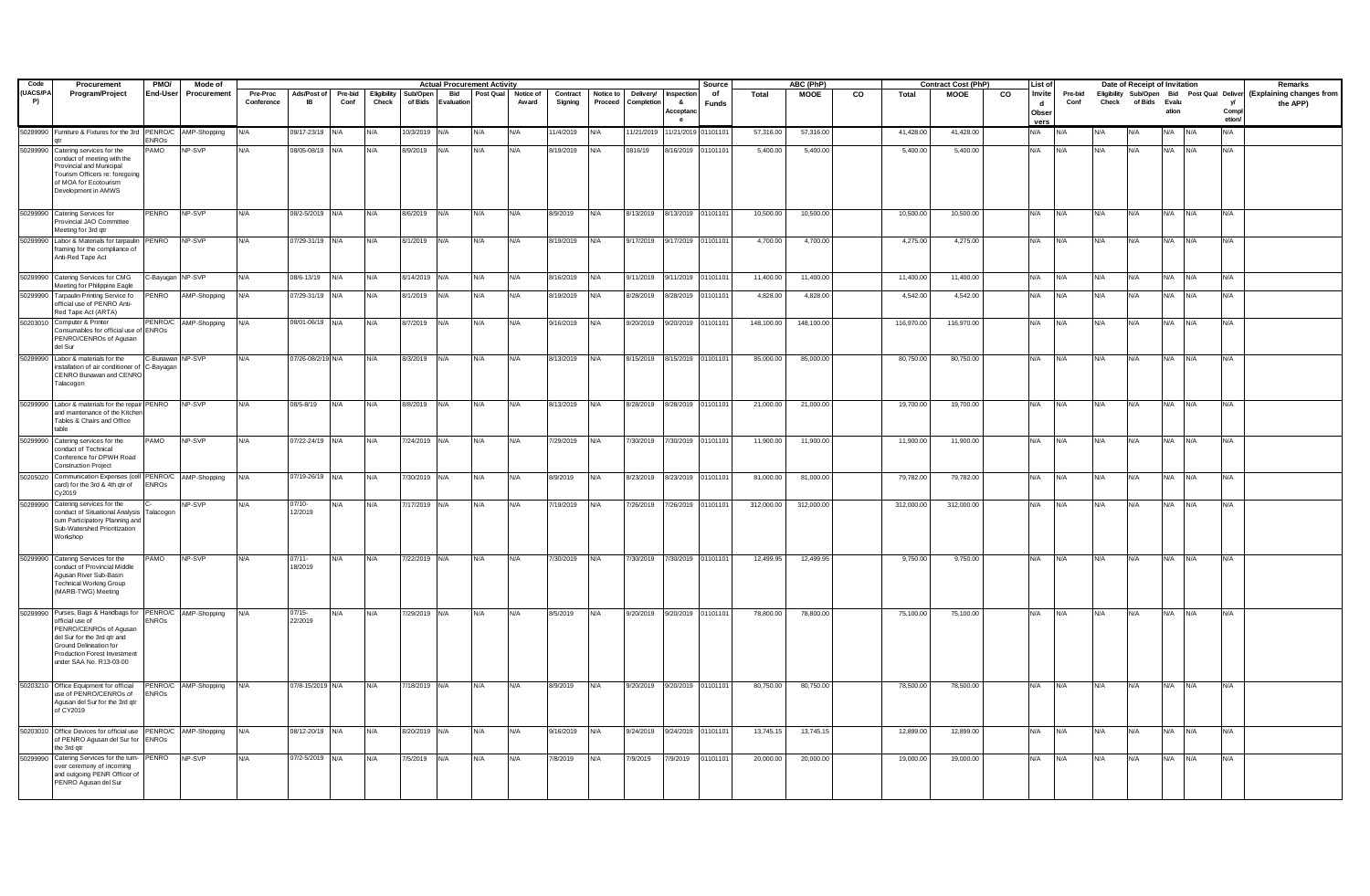| Code                  | Procurement                                                                                                                                                                                                                                           | PMO/             | Mode of      |                        |                          |                 |                      |                     |                  | <b>Actual Procurement Activity</b> |                      |                     |                      |                                |                                             | Source      |              | ABC (PhP)  |            |              | <b>Contract Cost (PhP)</b> |                | <b>List of</b>               |                 |       | Date of Receipt of Invitation |         |            |                             | Remarks                                                                         |
|-----------------------|-------------------------------------------------------------------------------------------------------------------------------------------------------------------------------------------------------------------------------------------------------|------------------|--------------|------------------------|--------------------------|-----------------|----------------------|---------------------|------------------|------------------------------------|----------------------|---------------------|----------------------|--------------------------------|---------------------------------------------|-------------|--------------|------------|------------|--------------|----------------------------|----------------|------------------------------|-----------------|-------|-------------------------------|---------|------------|-----------------------------|---------------------------------------------------------------------------------|
| (UACS/PA<br><b>P)</b> | Program/Project                                                                                                                                                                                                                                       | End-User         | Procurement  | Pre-Proc<br>Conference | Ads/Post of<br><b>IB</b> | Pre-bid<br>Conf | Eligibility<br>Check | Sub/Open<br>of Bids | Bid<br>Evaluatio | Post Qual                          | Notice of<br>Award   | Contract<br>Signing | Notice to<br>Proceed | Delivery/<br>Completion        | Inspection<br>&<br>Acceptar<br>$\mathbf{e}$ | of<br>Funds | <b>Total</b> | MOOE       | CO         | <b>Total</b> | <b>MOOE</b>                | co             | Invite<br>d<br>Obser<br>vers | Pre-bid<br>Conf | Check | of Bids Evalu                 | ation   |            | <b>v</b><br>Compl<br>etion/ | Eligibility Sub/Open Bid Post Qual Deliver (Explaining changes from<br>the APP) |
|                       | 50299990 Labot and materials for the<br>customized drawbag strings fo<br>3rd atr 2019 Information.<br>Education & Communication<br>(IEC) materials                                                                                                    | C-Bayugan NP-SVP |              | N/A                    | 07/4-10/19               | N/A             | N/A                  | 7/15/2019 N/A       |                  | N/A                                | N/A                  | 7/31/2019           | N/A                  | 8/8/2019                       | 8/8/2019                                    | 110110      | 37,500.00    | 37,500.00  |            | 37,500.00    | 37,500.00                  |                | N/A                          |                 |       |                               |         |            | <b>VA</b>                   |                                                                                 |
|                       | 50299990 Catering Services for the<br>reation of TWG for<br>Tandawanan Cave cum Tree<br>Planting at Brgy. Mt. Carmel                                                                                                                                  | C-Bayugan NP-SVP |              | N/A                    | 07/5-12/2019 N/A         |                 | N/A                  | 7/15/2019 N/A       |                  | N/A                                | N/A                  | 7/17/2019           | N/A                  | 7/26/2019                      | 7/26/2019 01101101                          |             | 8,700.00     | 8,700.00   |            | 8,700.00     | 8,700.00                   |                | N/A                          | N/A             | N/A   | N/A                           | N/A N/A |            | N/A                         |                                                                                 |
|                       | 50203010 Common Office Supplies for PENRO/C Agency-to-Agency N/A<br>the 2nd & 3rd qtr of CY2019 of ENROs<br>DENR PENRO Agusan del Sur                                                                                                                 |                  |              |                        | N/A                      | N/A             | N/A                  | N/A                 | N/A              | <b>N/A</b>                         | N/A                  | 7/29/2019           | N/A                  | 7/23/2019 7/23/2019 01101101   |                                             |             | 76,946.89    | 76,946.89  |            | 76,946.89    | 76,946.89                  |                | N/A                          | N/A             | N/A   | N/A                           | N/A N/A |            | N/A                         |                                                                                 |
|                       | 50299990 Catering Services for the<br>uarterly meeting for Sibagat<br>Community Monitoring Group<br>(CMG) for Philippine Eagle of<br>PABEU                                                                                                            | C-Bayugan NP-SVP |              | N/A                    | 07/2-5/2019 N/A          |                 | N/A                  | 7/8/2019 N/A        |                  | N/A                                | N/A                  | 7/10/2019           | N/A                  | 7/16/2019                      | 7/17/2019 01101101                          |             | 11,400.00    | 11,400.00  |            | 11,400.00    | 11,400.00                  |                | N/A                          | N/A             | N/A   | N/A                           | N/A     | N/A        | N/A                         |                                                                                 |
|                       | 50299990 Repair & maintenance of<br>PENRO ADS vehicle Boom<br>Truck w/ plate No. SKR 650                                                                                                                                                              | C-Loreto NP-SVP  |              | N/A                    | 07/1-4/2019 N/A          |                 | N/A                  | 7/5/2019 N/A        |                  | N/A                                | N/A                  | 8/5/2019            | N/A                  | 8/20/2019                      | 8/20/2019 01101101                          |             | 13,070.00    | 13,070.00  |            | 13,070.00    | 13,070.00                  |                | N/A                          | N/A             | N/A   | N/A                           | N/A N/A |            | N/A                         |                                                                                 |
|                       | 50203090 Fuel & Oil for the conduct of<br>MS,k Wetland Assessment<br>Distribution of Letters for<br>PAMB Meetings, Forgoing of<br>MOA, Technical Conference,<br>Patrolling & Monitoring in<br>support to Bantay Danao<br>Operation & other activities | <b>OMA</b>       | AMP-Shopping | N/A                    | 09/11-<br>19/2019        | N/A             | N/A                  | 9/23/2019 N/A       |                  | N/A                                | N/A                  | 10/3/2019           | N/A                  | 10/31/2019                     | 10/31/2019 01101101                         |             | 29,940.00    | 29,940.00  |            | 29,268.22    | 29,268.22                  |                | N/A                          | N/A             | N/A   | N/A                           | N/A N/A |            | N/A                         |                                                                                 |
|                       | 50203010 Printer Consumable for official<br>use of PENRO Agusan del Sur                                                                                                                                                                               | PENRO            | AMP-Shopping | N/A                    | 12/9-11/2019 N/A         |                 | N/A                  | 12/13/2019 N/A      |                  | N/A                                | N/A                  | 12/20/2019 N/A      |                      | 12/23/2019 12/23/2019 01101101 |                                             |             | 49,200.00    | 49,200.00  |            | 48,585.00    | 48,585.00                  |                | N/A                          | N/A             | N/A   | N/A                           | N/A     | N/A        | N/A                         |                                                                                 |
|                       | 50299990 General Mdse. For official use PENRO<br>f PENRO Agusan del Sur as<br>token for PRAISE (Program<br>and Awards and Incentives for<br>Services Excellence)                                                                                      |                  | AMP-Shopping | N/A                    | 12/7-9/2019 N/A          |                 | N/A                  | 2/10/2019 N/A       |                  | N/A                                | N/A                  | 12/10/2019          | N/A                  | 12/17/2019                     | 12/17/2019 01101101                         |             | 60,000.00    | 60,000.00  |            | 58,000.00    | 58,000.00                  |                | N/A                          | N/A             | N/A   | N/A                           | N/A     | N/A        | N/A                         |                                                                                 |
|                       | 50299990 Catering Services for official<br>use of PENRO Agusan del Sur<br>n the conduct of Pre-Bidding<br>Conference on the Early<br>Procurement                                                                                                      | PENRO NP-SVP     |              | N/A                    | 11/25-27/2019 N/A        |                 | N/A                  | 11/28/2019 N/A      |                  | <b>N/A</b>                         | N/A                  | 12/2/2019           | N/A                  | 12/2/2019                      | 12/2/2019 01101101                          |             | 10,650.00    | 10,650.00  |            | 8,700.00     | 8,700.00                   |                | N/A                          | N/A             | N/A   | N/A                           | N/A     | <b>N/A</b> | N/A                         |                                                                                 |
|                       | 50604040 Job Order Services for the<br>glass door repairs of PENRO<br>Agusan del Sur                                                                                                                                                                  | PENRO            | NP-SVP       | N/A                    | 12/10-<br>13/2019        | N/A             | N/A                  | 12/17/2019 N/A      |                  | <b>N/A</b>                         | N/A                  | 12/26/2019 N/A      |                      |                                | 12/27/2019 12/27/2019 01101101              |             | 11,550.00    | 11,550.00  |            | 10,850.00    | 10,850.00                  |                | N/A                          | N/A             | N/A   | N/A                           | N/A N/A |            | N/A                         |                                                                                 |
|                       | 50299990 Catering Services for the<br>conduct of Forest Protection<br>Officer (FPO)Bantay Danao<br>Fraining/Orientation                                                                                                                               | PENRO            | NP-SVP       | N/A                    | 11/22-<br>25/2019        | N/A             | N/A                  | 11/26/2019 N/A      |                  | N/A                                | N/A                  | 11/26/2019 N/A      |                      | 12/5/2019                      | 12/5/2019 0110110                           |             | 25,350.00    | 25,350.00  |            | 25,350.00    | 25,350.00                  |                | N/A                          | N/A             | N/A   | N/A                           | N/A N/A |            | N/A                         |                                                                                 |
|                       | 50604040 Labor & materials for the<br>nstallation of L-shaped glass<br>partition for official use of<br>CENRO Bunawan                                                                                                                                 | C-Bunawan NP-SVP |              | N/A                    | 12/5-9/2019 N/A          |                 | N/A                  | 12/10/2019 N/A      |                  | N/A                                | N/A                  | 12/17/2019 N/A      |                      | 12/20/2019                     | 12/20/2019 01101101                         |             | 49,000.00    |            | 49,000.00  | 39,900.00    |                            | 39,900.00 N/A  |                              | N/A             | N/A   | N/A                           | N/A     | N/A        | N/A                         |                                                                                 |
|                       | 50604040 Construction of Parking Area PENRO NP-SVP<br>w/ shed of DENR PENRO<br>Agusan del Sur                                                                                                                                                         |                  |              | N/A                    | 11/1-5/2019 N/A          |                 | N/A                  | 11/11/2019 N/A      |                  | N/A                                | 11/14/2019 12/2/2019 |                     |                      | 12/3/2019 12/5/2019            | 12/6/2019 01101101                          |             | 244,287.00   |            | 244,287.00 | 241,845.00   |                            | 241,845.00 N/A |                              | N/A             | N/A   | N/A                           | N/A N/A |            | N/A                         |                                                                                 |
|                       | 50299990 Repair & Maintenance of<br>Vehicle (change oil) for official<br>se of Toyota Hilux w/<br>emporary plate no. P1D207                                                                                                                           | PENRO            | NP-SVP       | N/A                    | N/A                      | N/A             | N/A                  | N/A                 | N/A              | N/A                                | N/A                  | 12/5/2019           | N/A                  | 12/8/2019                      | 12/8/2019                                   | 01101101    | 19,000.00    | 19,000.00  |            | 18,493.95    | 18,493.95                  |                | N/A                          | N/A             | N/A   | N/A                           | N/A     | <b>N/A</b> | N/A                         |                                                                                 |
|                       | 50299990 Catering Services for the Year-<br>End Assessment of CENRO<br>Talacogon                                                                                                                                                                      | Talacogon        | NP-SVP       | N/A                    | $11/15 -$<br>19/2019     | N/A             | N/A                  | 11/19/2019 N/A      |                  | N/A                                | N/A                  | 11/22/2019 N/A      |                      | 12/3/2019                      | 12/3/2019 01101101                          |             | 164,600.00   | 164,600.00 |            | 107,600.00   | 107,600.00                 |                | N/A                          | N/A             | N/A   | N/A                           | N/A N/A |            | N/A                         |                                                                                 |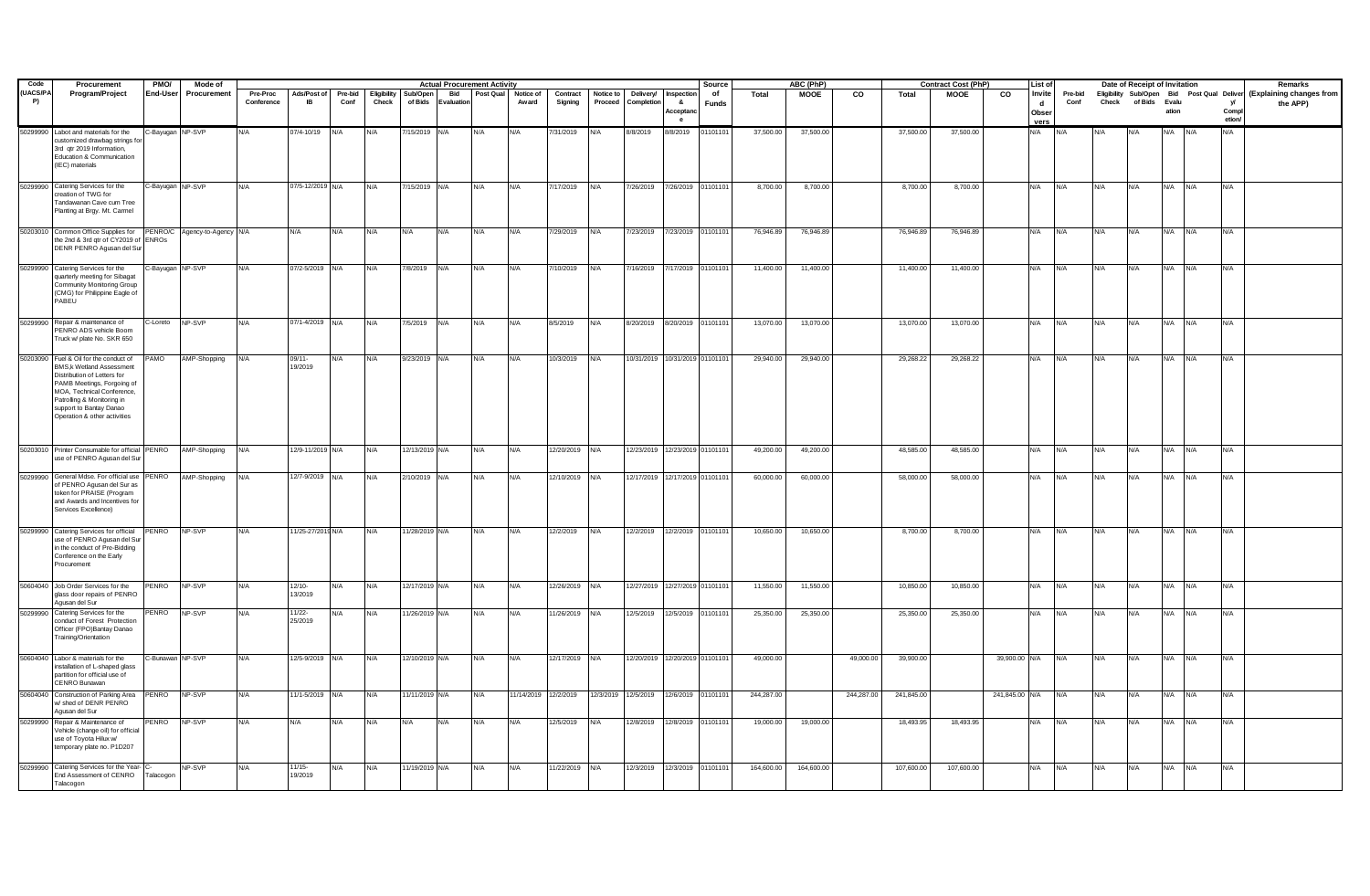| Code                   | Procurement                                                                                                                                                                    | PMO/             | Mode of              |                        |                          |                 |                      |                     |                  | <b>Actual Procurement Activity</b> |                    |                     |                      |                                |                                  | Source             |            | ABC (PhP)   |    |            | <b>Contract Cost (PhP)</b> |                | List of                      |                 |            | Date of Receipt of Invitation |             |     |                 | Remarks                                                                         |
|------------------------|--------------------------------------------------------------------------------------------------------------------------------------------------------------------------------|------------------|----------------------|------------------------|--------------------------|-----------------|----------------------|---------------------|------------------|------------------------------------|--------------------|---------------------|----------------------|--------------------------------|----------------------------------|--------------------|------------|-------------|----|------------|----------------------------|----------------|------------------------------|-----------------|------------|-------------------------------|-------------|-----|-----------------|---------------------------------------------------------------------------------|
| (UACS/PA<br><b>P</b> ) | Program/Project                                                                                                                                                                | End-User         | Procurement          | Pre-Proc<br>Conference | Ads/Post of<br><b>IB</b> | Pre-bid<br>Conf | Eligibility<br>Check | Sub/Open<br>of Bids | Bid<br>Evaluatio | Post Qual                          | Notice of<br>Award | Contract<br>Signing | Notice to<br>Proceed | Deliverv/<br>Completi          | Inspectio<br>-8<br>Acceptan<br>e | of<br><b>Funds</b> | Total      | <b>MOOE</b> | co | Total      | <b>MOOE</b>                | $\overline{c}$ | Invite<br>d<br>Obser<br>vers | Pre-bid<br>Conf | Check      | of Bids Evalu                 | ation       |     | Compl<br>etion/ | Eligibility Sub/Open Bid Post Qual Deliver (Explaining changes from<br>the APP) |
| 5029990                | Repair & maintenance of<br>CENRO Loreto vehicle SLD<br>502                                                                                                                     | C-Loreto         | NP-SVP               | N/A                    | $10/10 -$<br>14/2019     | N/A             | N/A                  | 10/17/2019 N/A      |                  | N/A                                | N/A                | 10/23/2019          | N/A                  | 12/6/2019                      | 12/6/2019 01101101               |                    | 20,000.00  | 20,000.00   |    | 19,580.00  | 19,580.00                  |                | <b>V/A</b>                   |                 |            |                               |             |     | N/A             |                                                                                 |
|                        | 50299990 Boat rental for the conduct of PAMO<br>Agusan Marsh Wildlife<br>Sanctuary Platinum<br>Anniversary Celebration                                                         |                  | NP-SVP               | N/A                    | 11/7-11/2019 N/A         |                 | N/A                  | 11/15/2019 N/A      |                  | N/A                                | N/A                | 12/3/2019           | N/A                  | 12/5/2019  12/5/2019  01101101 |                                  |                    | 28,000.00  | 28,000.00   |    | 28,000.00  | 28,000.00                  |                | N/A                          | N/A             | N/A        | N/A                           | N/A N/A     |     | N/A             |                                                                                 |
|                        | 50299990 Catering services for official<br>use of PENRO Agusandel Sur<br>Year-End Assessment for<br>CY2019                                                                     | PENRO            | NP-SVP               | N/A                    | $10/31 -$<br>11/4/2019   | N/A             | N/A                  | 11/6/2019 N/A       |                  | N/A                                | N/A                | 12/4/2019           | N/A                  | 12/19/2019 12/23/2019 01101101 |                                  |                    | 83,200.00  | 83,200.00   |    | 82,200.00  | 82,200.00                  |                | N/A                          | N/A             | N/A        | N/A                           | N/A         | N/A | N/A             |                                                                                 |
| 50299990               | Catering services for the NGP C-Bayugan NP-SVP<br>People's Organization's Year-<br>End Assessment and Forum<br>ogf CENRO Bayugan                                               |                  |                      | N/A                    | $10/31 -$<br>11/04/2019  | N/A             | N/A                  | 11/6/2019 N/A       |                  | <b>N/A</b>                         | N/A                | 11/15/2019 N/A      |                      | 12/6/2019                      | 12/6/2019 01101101               |                    | 81,000.00  | 81,000.00   |    | 81,000.00  | 81,000.00                  |                | N/A                          | N/A             | <b>N/A</b> | N/A                           | N/A         | N/A | N/A             |                                                                                 |
|                        | 50203210 Printer Consumable for official PENRO NP-SVP<br>use of Record Unit under free-<br>use agreement                                                                       |                  |                      | N/A                    | N/A                      | N/A             | N/A                  | N/A                 | N/A              | N/A                                | N/A                | 11/12/2019 N/A      |                      | 12/19/2019 12/19/2019 01101101 |                                  |                    | 7,600.00   | 7,600.00    |    | 7,000.00   | 7,000.00                   |                | N/A                          | N/A             | N/A        | N/A                           | N/A N/A     |     | N/A             |                                                                                 |
|                        | 50299990 Catering Services for the<br>CENRO Loreto and ENGP<br>Year-End Assessment for<br>CY2019                                                                               | C-Loreto         | NP-SVP               | N/A                    | 11/1-4/2019 N/A          |                 | N/A                  | 11/5/2019           | N/A              | N/A                                | N/A                | 12/4/2019           | N/A                  | 12/11/2019 12/11/2019 01101101 |                                  |                    | 122,550.00 | 122,550.00  |    | 122,550.00 | 122,550.00                 |                | N/A                          | N/A             | N/A        | N/A                           | N/A         | N/A | N/A             |                                                                                 |
| 50299990               | Catering Services for the<br>conduct of CENRO Bunawan's<br>ear-End Assesment                                                                                                   | C-Bunawan NP-SVP |                      | N/A                    | $11/13 -$<br>18/2019     | N/A             | N/A                  | 11/21/2019 N/A      |                  | N/A                                | N/A                | 12/9/2019           | N/A                  | 12/23/2019 12/23/2019 01101101 |                                  |                    | 89,000.00  | 89,000.00   |    | 74,750.00  | 74,750.00                  |                | N/A                          | N/A             | N/A        | N/A                           | N/A N/A     |     | N/A             |                                                                                 |
|                        | 50299990 Supply & Delivery of<br>Construction Materials for the<br>repair & maintenance of<br>Depository Shed of CENRO<br>oreto                                                | C-Loreto         | NP-SVP               | N/A                    | $10/25 -$<br>28/2019     | N/A             | N/A                  | 10/29/2019 N/A      |                  | N/A                                | N/A                | 11/7/2019           | N/A                  | 12/6/2019                      | 12/6/2019 01101101               |                    | 72,450.00  | 72,450.00   |    | 69,450.00  | 69,450.00                  |                | N/A                          | N/A             | N/A        | N/A                           | N/A N/A     |     | N/A             |                                                                                 |
|                        | 50299990 Hardware and Construction<br>Materials for official use of<br>CENRO Bunawan for the<br>improvement & maintenance o<br>AILTF Checkpoint per SAA<br>No. R13-07-048-2019 | C-Bunawan NP-SVP |                      | N/A                    | $10/25 -$<br>31/2019     | N/A             | N/A                  | 11/5/2019 N/A       |                  | N/A                                | N/A                | 11/22/2019 N/A      |                      | 12/9/2019                      |                                  | 12/9/2019 01101101 | 40,150.00  | 40,150.00   |    | 28,825.00  | 28,825.00                  |                | N/A                          | N/A             | N/A        | N/A                           | N/A         | N/A | N/A             |                                                                                 |
|                        | 50299990 Safety & Occupational<br>Supplies of PENRO Agusan<br>del Sur for 4th qtr and per SAA<br>No. R13-101-2019-07-698                                                       | PENRO            | AMP-Shopping         | N/A                    | 10/24-<br>31/2019        | N/A             | N/A                  | 11/14/2019 N/A      |                  | N/A                                | N/A                | 12/20/2019 N/A      |                      | 12/23/2019 12/23/2019 01101101 |                                  |                    | 43,500.00  | 43,500.00   |    | 40,000.00  | 40,000.00                  |                | N/A                          | N/A             | N/A        | N/A                           | N/A N/A     |     | N/A             |                                                                                 |
|                        | 50203010 Office Supplies of<br>PENRO/CENROs under SAA<br>No. R13-101-2019-07-698                                                                                               | <b>ENROS</b>     | PENRO/C AMP-Shopping | N/A                    | $10/29 -$<br>11/5/2019   | N/A             | N/A                  | 11/8/2019 N/A       |                  | N/A                                | N/A                | 12/4/2019           | N/A                  |                                | 12/13/2019 12/13/2019 01101101   |                    | 36,446.00  | 36,446.00   |    | 35,831.50  | 35,831.50                  |                | N/A                          | N/A             | N/A        | N/A                           | N/A         | N/A | N/A             |                                                                                 |
|                        | 50203010 Office Device for official use<br>of PENRO/CENROs of<br>Agusan del Sur under SAA No.<br>R13-101-2019-07-698                                                           | <b>ENROS</b>     | PENRO/C AMP-Shopping | N/A                    | $10/21 -$<br>28/2019     | N/A             | N/A                  | 10/29/2019 N/A      |                  | N/A                                | N/A                | 11/22/2019          | N/A                  | 12/11/2019 12/11/2019 01101101 |                                  |                    | 10,465.00  | 10,465.00   |    | 9,175.00   | 9,175.00                   |                | N/A                          | N/A             | <b>N/A</b> | N/A                           | $N/A$ $N/A$ |     | N/A             |                                                                                 |
|                        | 50299990 Catering Services for the<br>onduct of AMWS 2019<br>Bantav Danao Year-End<br>Assessment                                                                               | PAMO             | NP-SVP               | N/A                    | $10/31 -$<br>11/7/2019   | N/A             | N/A                  | 11/7/2019 N/A       |                  | N/A                                | N/A                | 11/19/2019 N/A      |                      | 12/5/2019  12/5/2019  01101101 |                                  |                    | 74,500.00  | 74,500.00   |    | 58,500.00  | 58,500.00                  |                | N/A                          | N/A             | N/A        | N/A                           | N/A N/A     |     | N/A             |                                                                                 |
|                        | 50299990 Catering Services for the<br>conduct of Data Gathering on<br><b>Natershed Characterization of</b><br>Logum-Baobo Watershed                                            | C-Loreto         | NP-SVP               | N/A                    | 09/25-<br>10/03/2019     | N/A             | N/A                  | 10/4/2019           | N/A              | N/A                                | N/A                | 10/14/2019          | N/A                  |                                | 1/22/2019 11/22/2019 0110110     |                    | 41,250.00  | 41,250.00   |    | 412,500.00 | 412,500.00                 |                | N/A                          | N/A             | N/A        | N/A                           | N/A         | N/A | N/A             |                                                                                 |
|                        | 50203010 Computer & Printer<br>Consumables for use in<br>MC363 OKI on the Free-use<br>Agreement                                                                                | PENRO NP-SVP     |                      | N/A                    | N/A                      | N/A             | N/A                  | N/A                 | N/A              | N/A                                | N/A                | 11/18/2019 N/A      |                      | 12/19/2019 12/19/2019 01101101 |                                  |                    | 41,000.00  | 41,000.00   |    | 41,000.00  | 41,000.00                  |                | N/A                          | N/A             | N/A        | N/A                           | N/A N/A     |     | N/A             |                                                                                 |
|                        | 50202010 Catering Services for the<br>conduct of protected Area<br>Management Board (PAMB)<br>Enbanv Meeting for the 4th qtr                                                   | PAMO             | NP-SVP               | N/A                    | 11/21-28/19 N/A          |                 | N/A                  | 11/29/2019 N/A      |                  | N/A                                | N/A                | 12/16/2019 N/A      |                      | 12/10/2019 12/10/2019 01101101 |                                  |                    | 37,950.00  | 37,950.00   |    | 37,129.00  | 37,129.00                  |                | N/A                          | N/A             | N/A        | N/A                           | N/A N/A     |     | N/A             |                                                                                 |
|                        | 50299990 Catering Services for the<br>conduct of Administrative<br>Proceeding                                                                                                  | C-Bunawan NP-SVP |                      | N/A                    | 8/26-9/2/19 N/A          |                 | N/A                  | 9/3/2019            | N/A              | <b>N/A</b>                         | N/A                | 9/12/2019           | N/A                  | 9/10/2019                      | 9/10/2019 01101101               |                    | 7,000.00   | 7,000.00    |    | 6,800.00   | 6,800.00                   |                | N/A                          | N/A             | <b>N/A</b> | N/A                           | N/A N/A     |     | N/A             |                                                                                 |